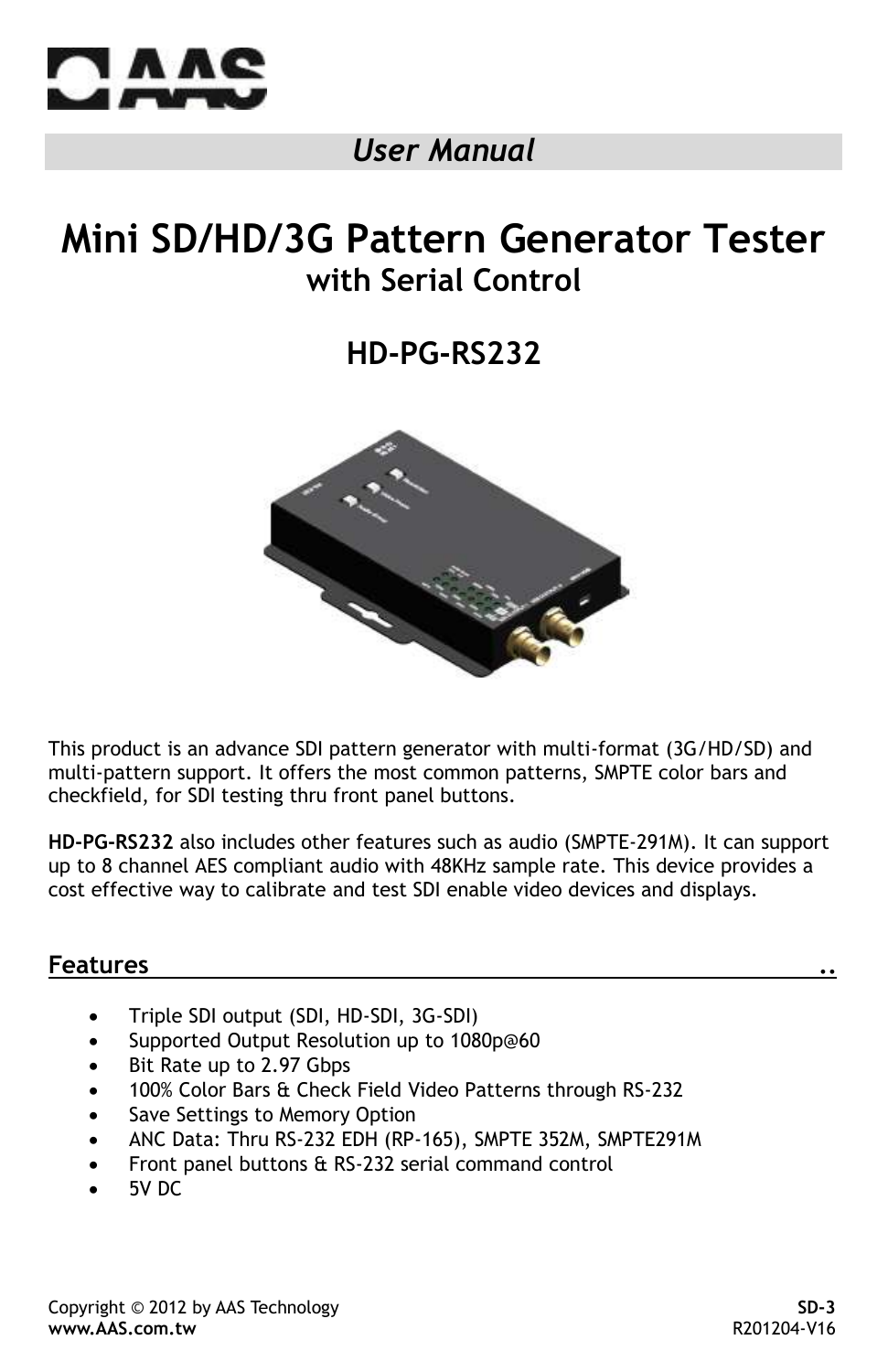

 **Please read the Manual before attempting to use this product.**

*Specifications and appearance are subject to change without notice.*





**Disposal of Old Electrical & Electronic Equipment (Applicable in the European Union and other European countries with separate collection systems).**

This symbol on the product or on its packaging indicates that this product shall not be treated as household waste. Instead it shall be handed over to the applicable collection point for the recycling of electrical and electronic equipment. By ensuring this product is disposed of correctly, you will help prevent potential negative consequences for the environment and human health, which could otherwise be caused by inappropriate waste handling of this product. The recycling of materials will help to conserve natural resources. For more detailed information about recycling of this product, please contact your local city office, your household waste disposal service or the shop where you purchased the product.

# **Caution ..**

The **HD-PG-RS232** has been tested for conformance to safety regulations and requirements. However, like all electronic equipment, the **HD-PG-RS232** should be used with care. Please read and follow the safety instructions to protect yourself from possible injury and to minimize the risk of damage to the unit.

#### **1. Handle this product with care**

 Avoid any shock or bumping of the product. Improper handling could damage the product. Do not handle the unit with wet hands. Provide proper ventilation and air circulation and do not use near water.

#### **2. Requires a proper operating environment**

 This product is not waterproof and is designed for indoor use. The allowable temperature range for operation of this product is between 32°F~104°F /  $-0^{\circ}$ C $-40^{\circ}$ C.

#### **3. Check the power source voltage**

 The power source voltage should be within the specified range. (Product must meet the specifications).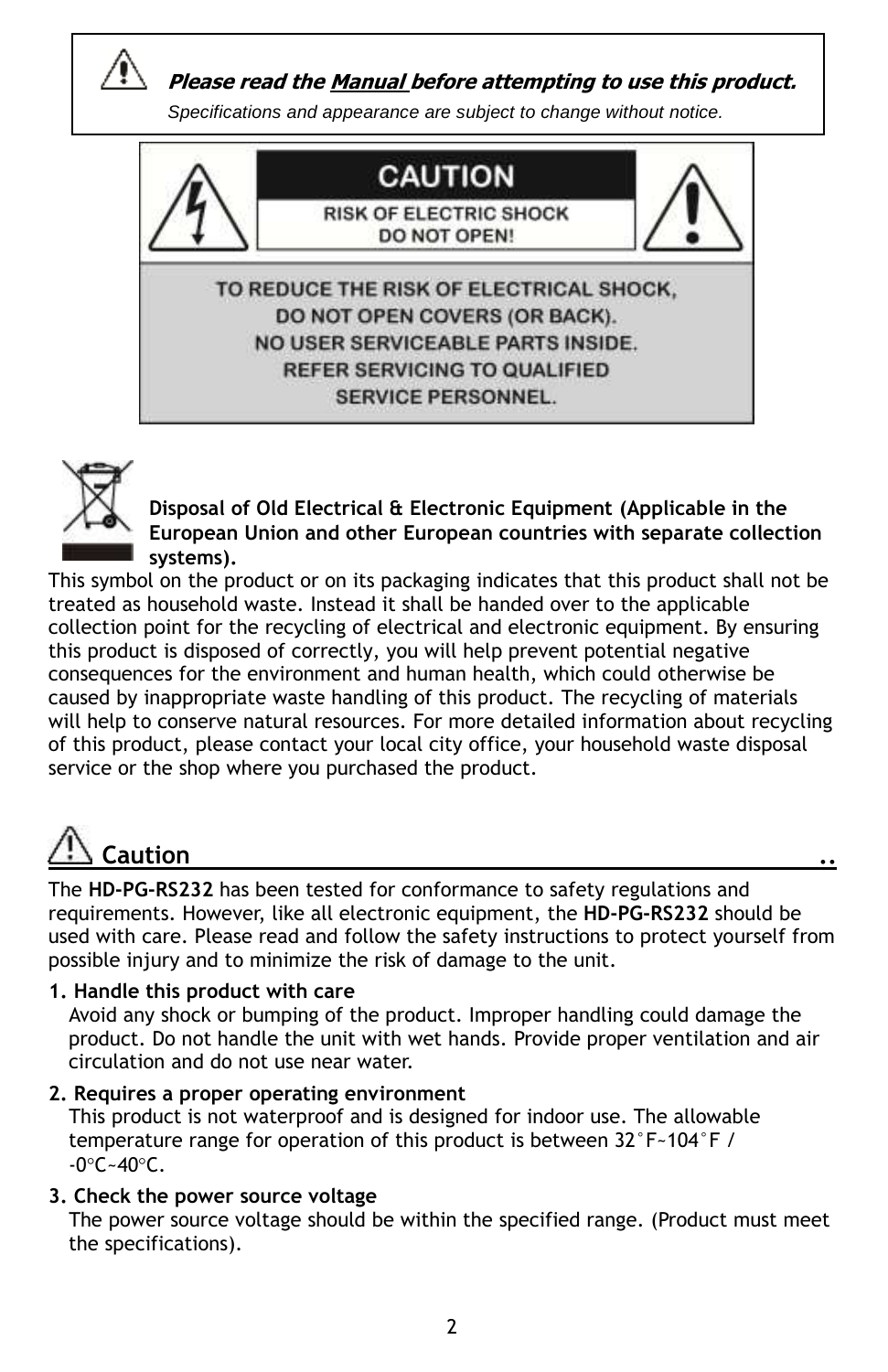#### **4. Objects and liquid entry**

 Never push objects of any kind into this product as this may touch dangerous voltage points of short out parts that could result in a fire or electric shock. Never spill any kind of liquid on the product.

#### **5. Cleaning**

 Do not use liquid or aerosol cleaners to clean this unit. Always unplug the power to the device before cleaning.

#### **6. Servicing**

 Do not attempt to service this product by yourself as opening or removing covers may expose you to dangerous voltage or other hazards. Refer all service to qualified servicing personnel.

## **Package Contents ..**

- 1. One (1) Mini Pattern Generator Tester
- 2. One (1) 5V DC, 4Amp Power Adapter
- 3. One (1) User Manual



For any returns, please include all components listed above with original packaging in **Resalable Condition**. **Absolutely No Returns** will be accepted if any component is missing/damaged.

## **Parts & Functions ..**



- 1. **SDI OUTPUT A:** Connect to a SDI device for SDI, HD-SDI, or 3G-SDI signal output either from the chosen pattern or the converted HDMI source signal
- 2. **SDI OUTPUT B:** Connect to a SDI device for SDI, HD-SDI, or 3G-SDI signal output either from the chosen pattern or the converted HDMI source signal
- 3. **Mini-USB**: Connect to a Mini-USB for Firmware Update
- 4. **5V DC:** Connect to a 5V 4A DC power adapter
- 5. **RS-232**: RS-232 port for control via PC software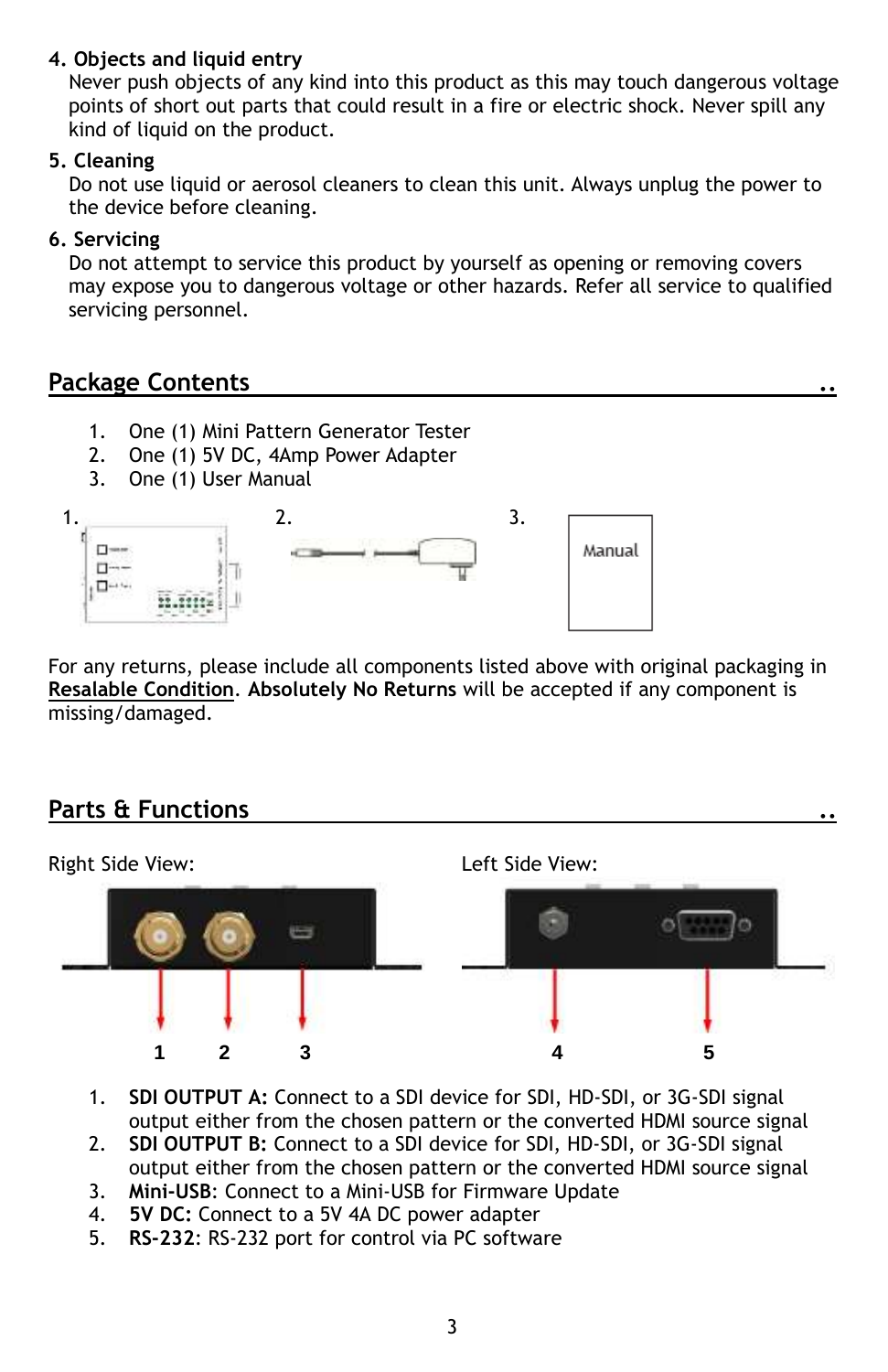Top View:



#### **1. Button Resolution**

Button Resolution is used to select different resolution for SDI outputs. The LEDs from PAL to 1080p will indicate the selected video resolution. The output resolution is NTSC when all 4 lights out.

When pushing Button Resolution and holding for 2 seconds, LED 3+4 will blink once to indicate the current resolution is saved into the embedded flash.

#### **2. Button Video Frame**

Button Video Frame is used to select different frame rates for SDI outputs. The LEDs from 24Hz to 60Hz will indicate the selected video frame rate. When all 7 lights out, the output rate is 23.98Hz.

When pushing Button Video Frame and holding for 2 seconds, LED 3+4 will blink once to indicate the SMPTE color bar pattern is chosen and saved into the embedded flash.

#### **3. Button Audio Group**

Button Audio Group is used to setup SDI audio output. The LED 1+2 and 3+4 indicate the selected audio group.

When pushing Button Audio Group and holding for 2 seconds, LED 3+4 will blink once to indicate the Check Field pattern is chosen and saved into the embedded flash.

**Note:** *This device can support tens of video pattern and other features such as moving picture or audio level control etc! Users must be able to access those plus functions by RS-232 serial connection.*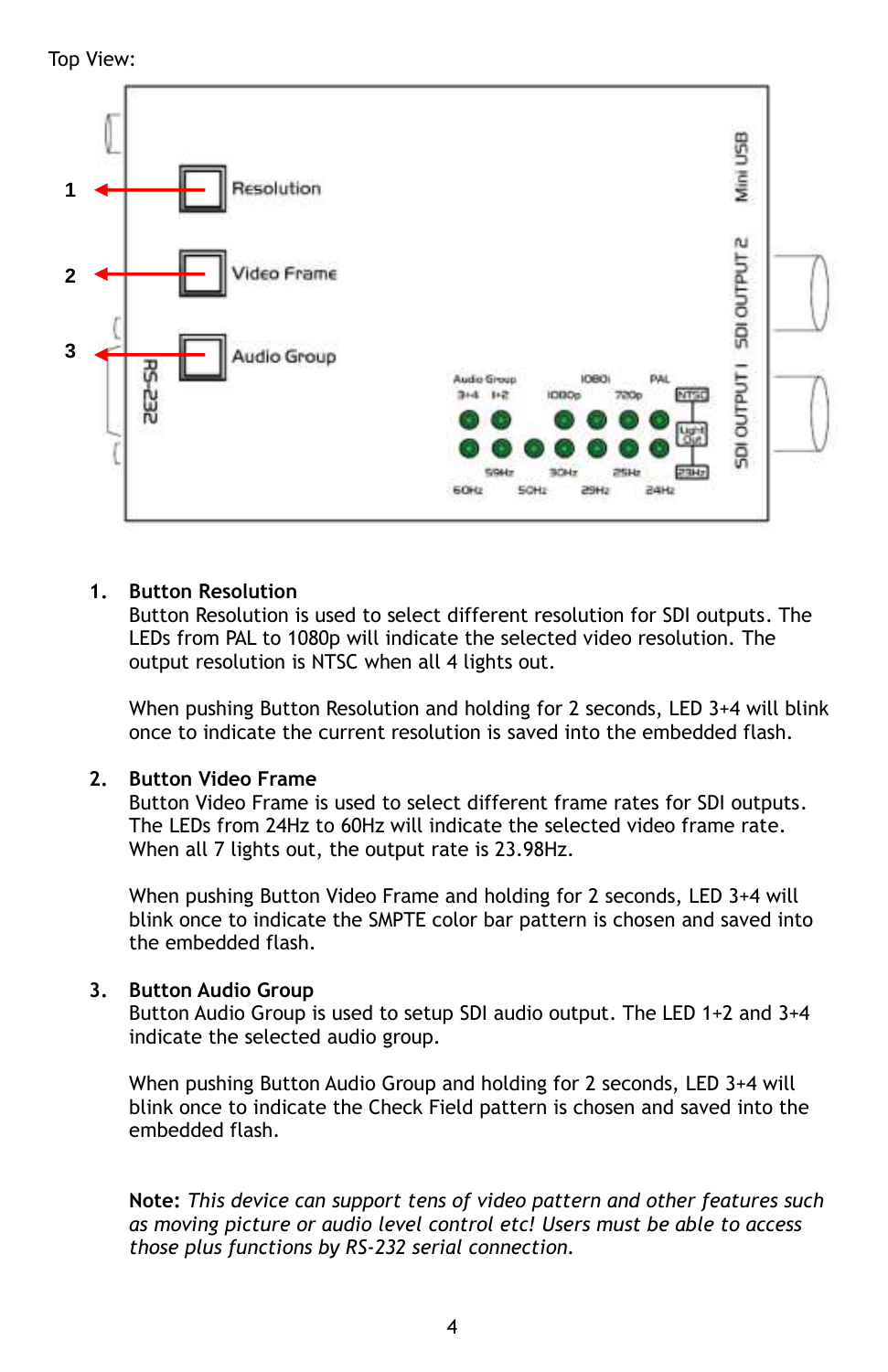## **Application Diagram**



## **Software Panel Description ..**



| <b>Button</b> | <b>Function</b>            |
|---------------|----------------------------|
| Return        | Trigger the menu operation |
| Enter         | Enter the menu item        |
| Up            | Choose the last menu item  |
| Down          | Choose the next menu item  |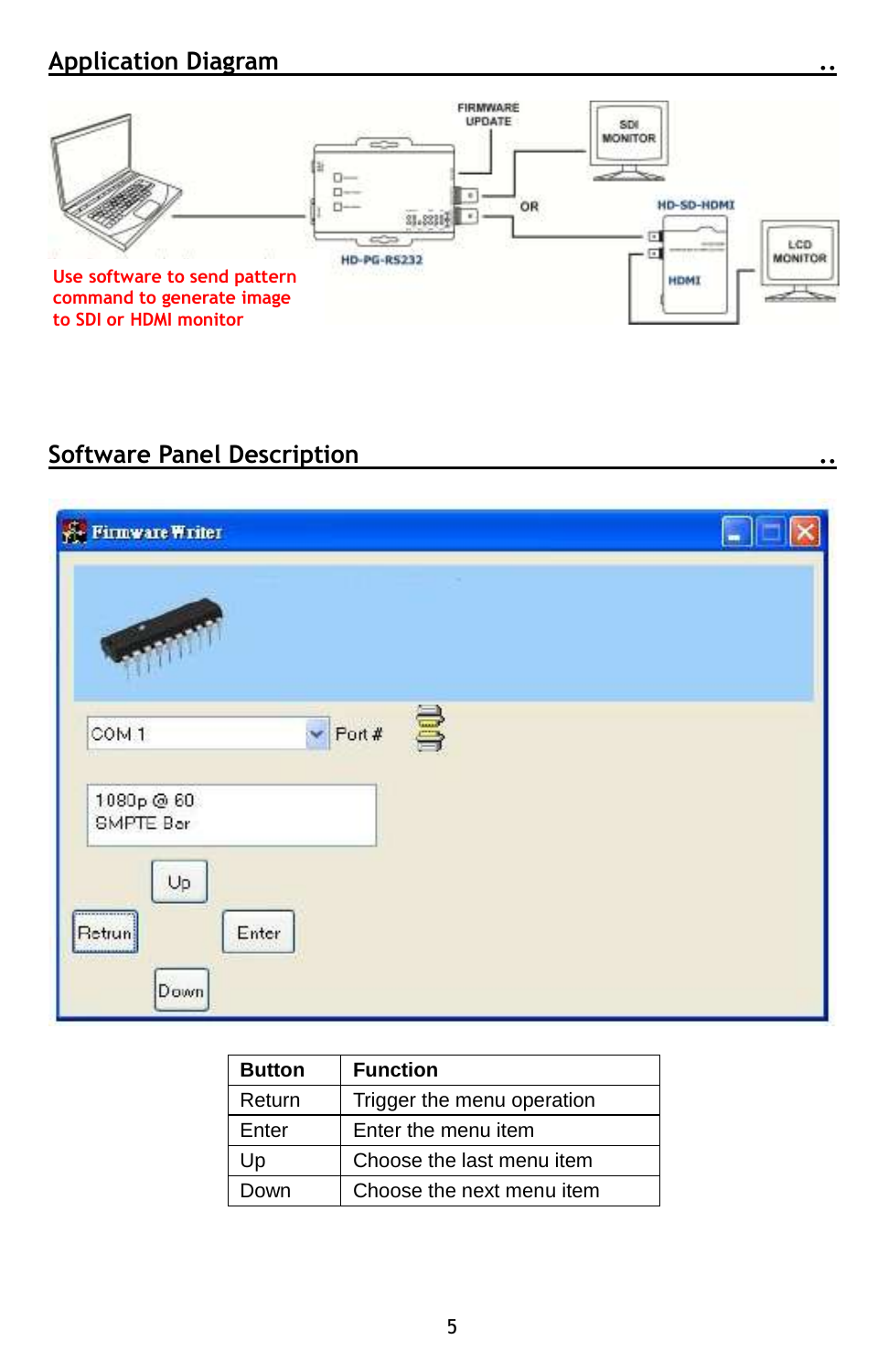| Menu      | <b>Items</b> |                    |
|-----------|--------------|--------------------|
|           |              | <b>NTSC</b>        |
|           |              | PAL                |
|           | Resolution   | 720p               |
|           |              | 1080p              |
|           |              | 1080i              |
|           |              | 60                 |
|           |              | 59, 94             |
| 01 Format |              | 50                 |
|           |              | 30                 |
|           | Frequency    | 29, 97             |
|           |              | 25                 |
|           |              | 24                 |
|           |              | 23, 98             |
|           | Output       | YCbCr 422          |
|           |              | SMPTE Bar          |
|           |              | 100% Bar           |
|           |              | Check Field 1      |
|           |              | Check Field 2      |
|           | Patterns     | Check Field 3      |
|           |              | Gradient R1        |
|           |              | Gradient G1        |
|           |              | <b>Gradient B1</b> |
|           |              | <b>Gradient R2</b> |
|           |              | Gradient G2        |
|           |              | <b>Gradient B2</b> |
|           |              | Gradient R3        |
| 02 Video  |              | Gradient G3        |
|           |              | Gradient B3        |
|           |              | Gradient R4        |
|           |              | Gradient G4        |
|           |              | Gradient B4        |
|           |              | Red Level 1        |
|           |              | Red Level 2        |
|           |              | Green Level 1      |
|           |              | Green Level 2      |
|           |              | Blue Level 1       |
|           |              | Blue Level 2       |
|           |              | 100% Red           |
|           |              | 100% Green         |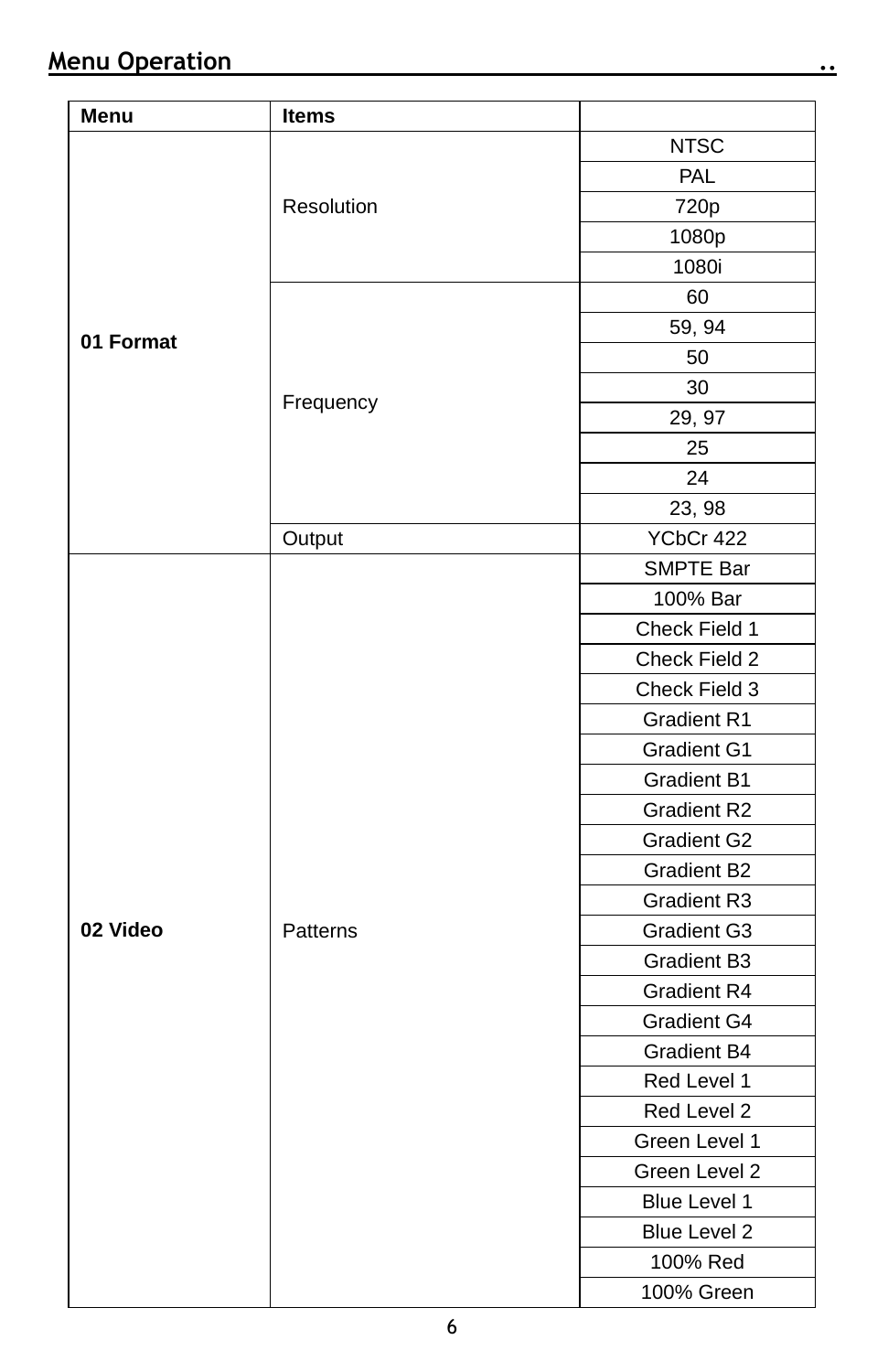|          |       | 100% Blue       |
|----------|-------|-----------------|
|          |       | 100% White      |
|          |       | 70% Gray        |
|          |       | 40% Gray        |
|          |       | <b>Black</b>    |
|          |       | Noise           |
|          |       | Circle 1        |
|          |       | Circle 2        |
|          |       | Moire           |
|          |       | H Stripe R      |
|          |       | H Stripe G      |
|          |       | H Stripe B      |
|          |       | V Stripe R      |
|          |       | V Stripe G      |
|          |       | V Stripe B      |
|          |       | Chess 1         |
|          |       | Chess 2         |
|          |       | Multi-Burst     |
|          |       | Sequence        |
|          |       | Off             |
|          | Text  | On-White        |
|          |       | On-Black        |
|          | Timer | Off             |
|          |       | On-W/B          |
|          |       | On-B/W          |
|          | Mode  | Off             |
|          |       | On              |
| 03 Audio | Group | $1 + 2$         |
|          |       | $3 + 4$         |
|          | Level | $-6dB$          |
|          |       | $-12dB$         |
|          |       | $-18dB$         |
|          |       | $-24dB$         |
|          |       | $-30dB$         |
|          |       | $-36dB$         |
|          |       | $-42dB$         |
|          |       | Silence         |
|          |       | Random          |
|          |       | Off             |
|          | Mask  | CH 1234         |
|          |       | CH <sub>1</sub> |
|          |       | CH <sub>2</sub> |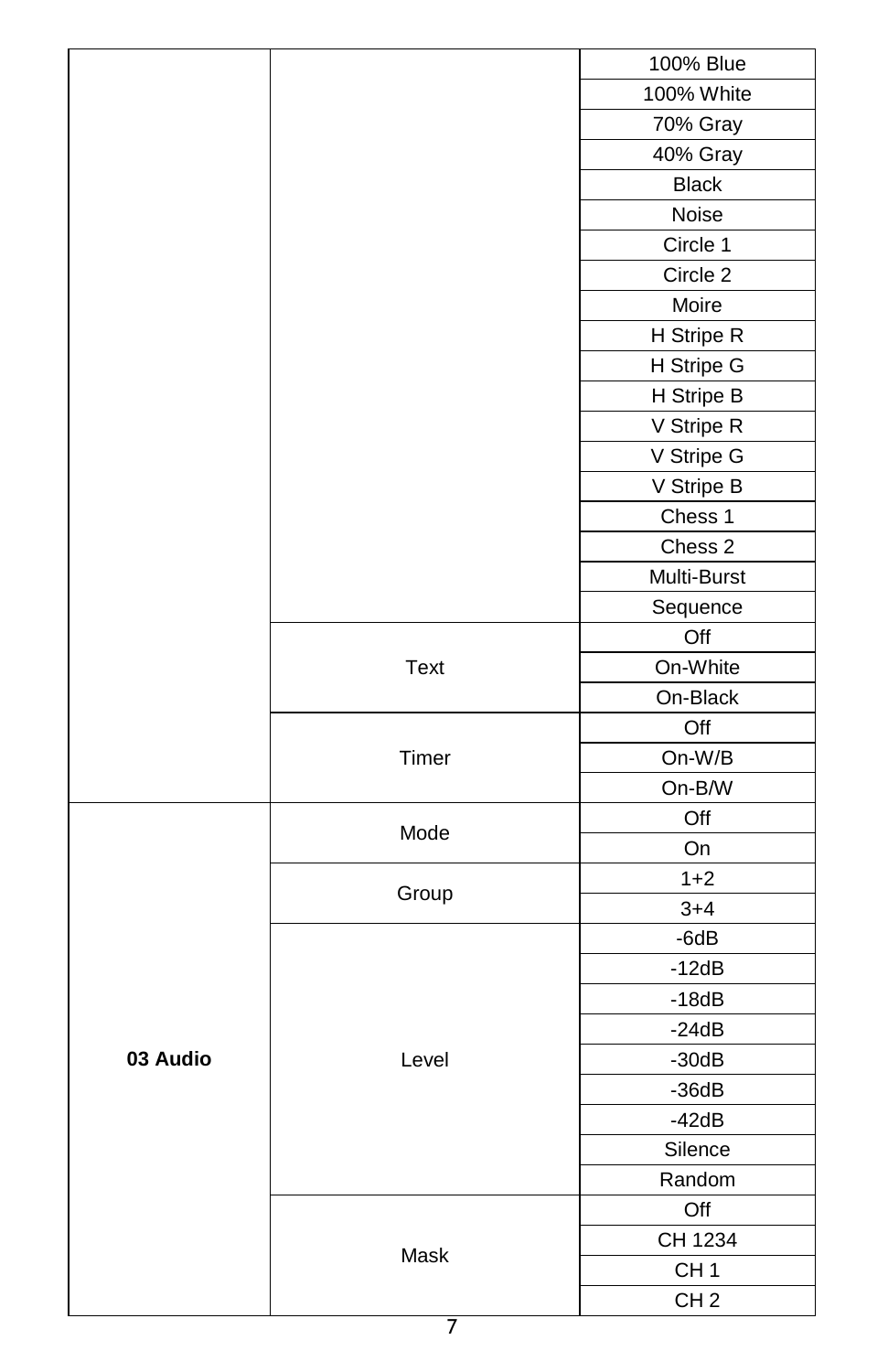|             |               | CH <sub>3</sub> |
|-------------|---------------|-----------------|
|             |               | CH <sub>4</sub> |
|             |               | CH 1+2          |
|             |               | CH 3+4          |
|             | Motion        | No Motion       |
|             |               | Square 1        |
|             |               | Square 2        |
|             |               | 2 Squares       |
|             |               | Square Inv      |
|             |               | 1               |
| 04 Motion   |               | $\overline{2}$  |
|             | Data Speed    | 3               |
|             |               | 4               |
|             |               | 5               |
|             |               | 6               |
|             |               | $\overline{7}$  |
| 05 ANC Data | SMPTE 352M    | Off             |
|             |               | <b>On</b>       |
|             | <b>EDH</b>    | On              |
|             |               | Off             |
| 06 System   | <b>Status</b> | No Change       |
|             |               | Factory         |
|             |               | Now Save        |
|             | Version       | V1.00           |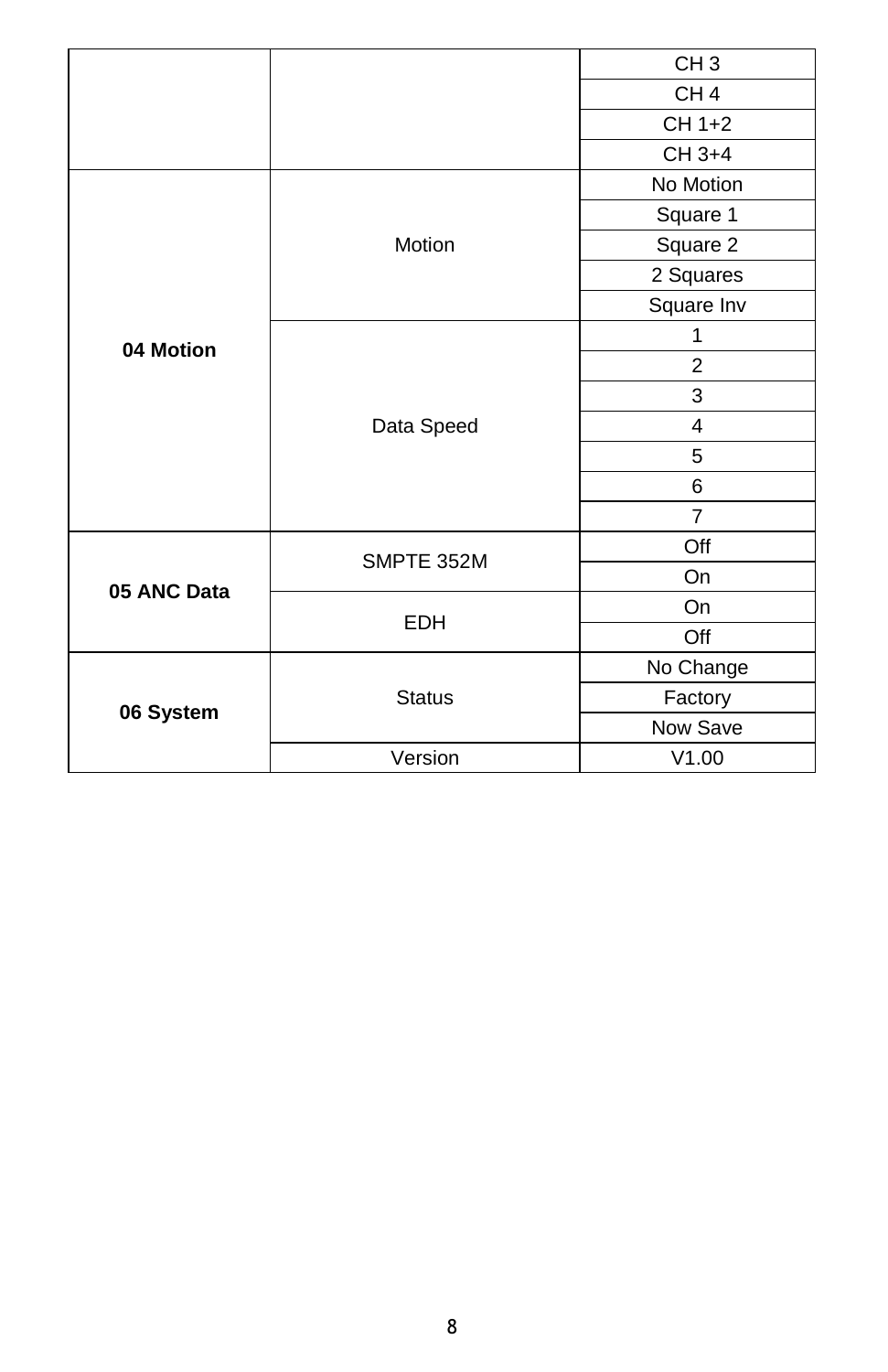| <b>Model</b>                               | HD-PG-RS232                                                                                                                                                                      |  |  |
|--------------------------------------------|----------------------------------------------------------------------------------------------------------------------------------------------------------------------------------|--|--|
| <b>Role of Usage</b>                       | Pattern generator                                                                                                                                                                |  |  |
| <b>SDI Standards</b>                       | 3G/HD/SD-SDI                                                                                                                                                                     |  |  |
| <b>HD/SD-SDI Detection</b>                 |                                                                                                                                                                                  |  |  |
| <b>Auto SDI Rate Detection</b>             | Yes                                                                                                                                                                              |  |  |
| <b>Supported Protocols</b>                 | SMPTE 259M (270Mbps / 360Mpbs)<br>SMPTE 292M / HDTV (1.485 &<br>1.485/1.001Gbps)<br>SMPTE 424M/425M (2.97 & 2.97/1.001Gbps)                                                      |  |  |
| <b>Video Bandwidth</b>                     | 2.97Gpbs                                                                                                                                                                         |  |  |
| <b>Data Rates</b>                          | 143 / 270 / 1483 / 1485 / 2967 / 2970Mbps                                                                                                                                        |  |  |
| <b>Video Support</b>                       | [HD] 720p50/59.94/60, 1035i50/59.94/60,<br>1080i50/59.94/60, 1080p24/30<br>[SD] NTSC@59.94Hz, PAL@50Hz                                                                           |  |  |
| <b>SDI Signal Type</b>                     | SMPTE-292M / 259M / 424M                                                                                                                                                         |  |  |
| <b>HDMI Bypass</b>                         | ΝO                                                                                                                                                                               |  |  |
| <b>Output Impedance</b>                    | 75 ohms                                                                                                                                                                          |  |  |
| Cable (Belden 1694A)                       | [3G-SDI] up to 60m (190ft) / [HD-SDI] up to                                                                                                                                      |  |  |
| <b>Equalization / Transmission</b>         | 150m (500ft) / [SD-SDI] up to 300m (1000ft)                                                                                                                                      |  |  |
| <b>Audio Support</b>                       | Yes                                                                                                                                                                              |  |  |
| <b>PCB Stack-up</b>                        | 4-layer board<br>[impedance control -- differential 100 ohms;<br>single 50 ohms]                                                                                                 |  |  |
| Input                                      | <b>RS-232 &amp; USB</b>                                                                                                                                                          |  |  |
| Output                                     | 2x BNC [SDI]                                                                                                                                                                     |  |  |
| <b>BNC Connector</b>                       | 75 ohms inter-locked socket                                                                                                                                                      |  |  |
| <b>HDMI Connector</b>                      | Type A [19-pin female]                                                                                                                                                           |  |  |
| <b>USB Connector</b>                       | mini                                                                                                                                                                             |  |  |
| [HD] Eye Pattern<br><b>Characteristics</b> | Amplitude: Within 800mV <10%<br>Rise overshoot: Less than 2%<br>Fall overshoot: Less than 2%<br>Long time jitter: <1.0 UI<br>Timing jitter: <1.0 UI<br>Alignment jitter: <0.2 UI |  |  |
| <b>Fixedness</b>                           | Inter-locked power supply                                                                                                                                                        |  |  |
| <b>Power Adapter</b>                       | <b>5V 4A DC</b>                                                                                                                                                                  |  |  |
| <b>Power Consumption</b>                   | 8W (max)                                                                                                                                                                         |  |  |
| <b>Operating Temperature</b>               | $32^{\circ}$ F ~ 104 $^{\circ}$ F / 0 $^{\circ}$ C ~ 40 $^{\circ}$ C                                                                                                             |  |  |
| <b>Storage Temperature</b>                 | $-4^{\circ}$ F ~ 140°F / -20°C ~ 60°C                                                                                                                                            |  |  |
| <b>Relative Humidity</b>                   | 20~90% RH (no condensation)                                                                                                                                                      |  |  |
| <b>Housing Material</b>                    | <b>Metal Enclosure</b>                                                                                                                                                           |  |  |
| <b>Dimension</b>                           | 6" x 3.5" x 1" / 154 x 89 x 26mm                                                                                                                                                 |  |  |
| Weight                                     | 1 lb / 450 g                                                                                                                                                                     |  |  |

\*Specifications are subject to change without notice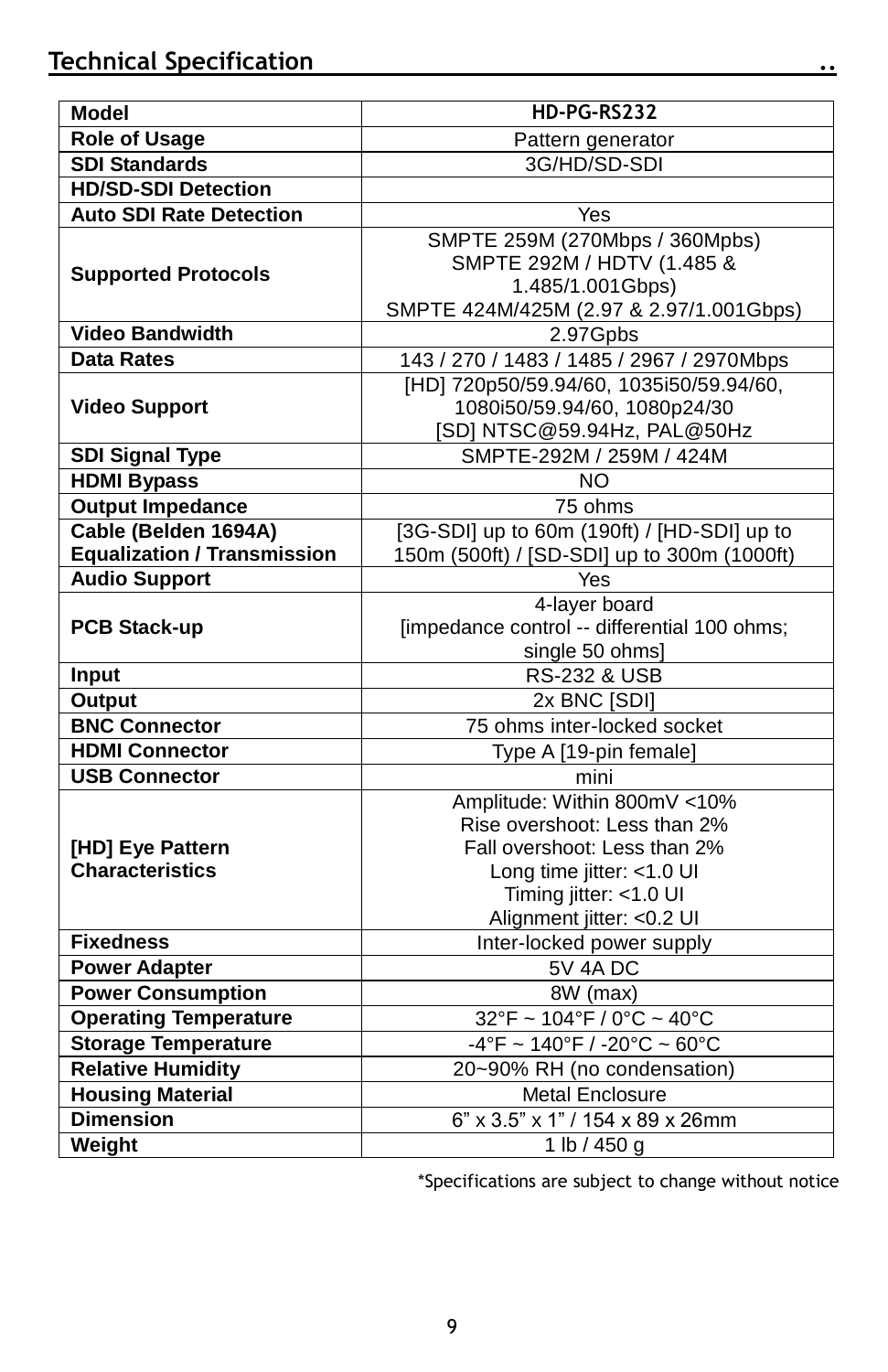## **Appendix ..**

Data Identification Word of Ancillary Data Packet

| <b>ANC Data</b> | DID  | <b>SDID/DBN</b> |
|-----------------|------|-----------------|
| 352M            | 0x41 | 0x01            |
| RP-165-EDHP     | 0xF4 | 0x00            |

\* Data type 1 (SMPTE 291M)

#### **Video Patterns:**

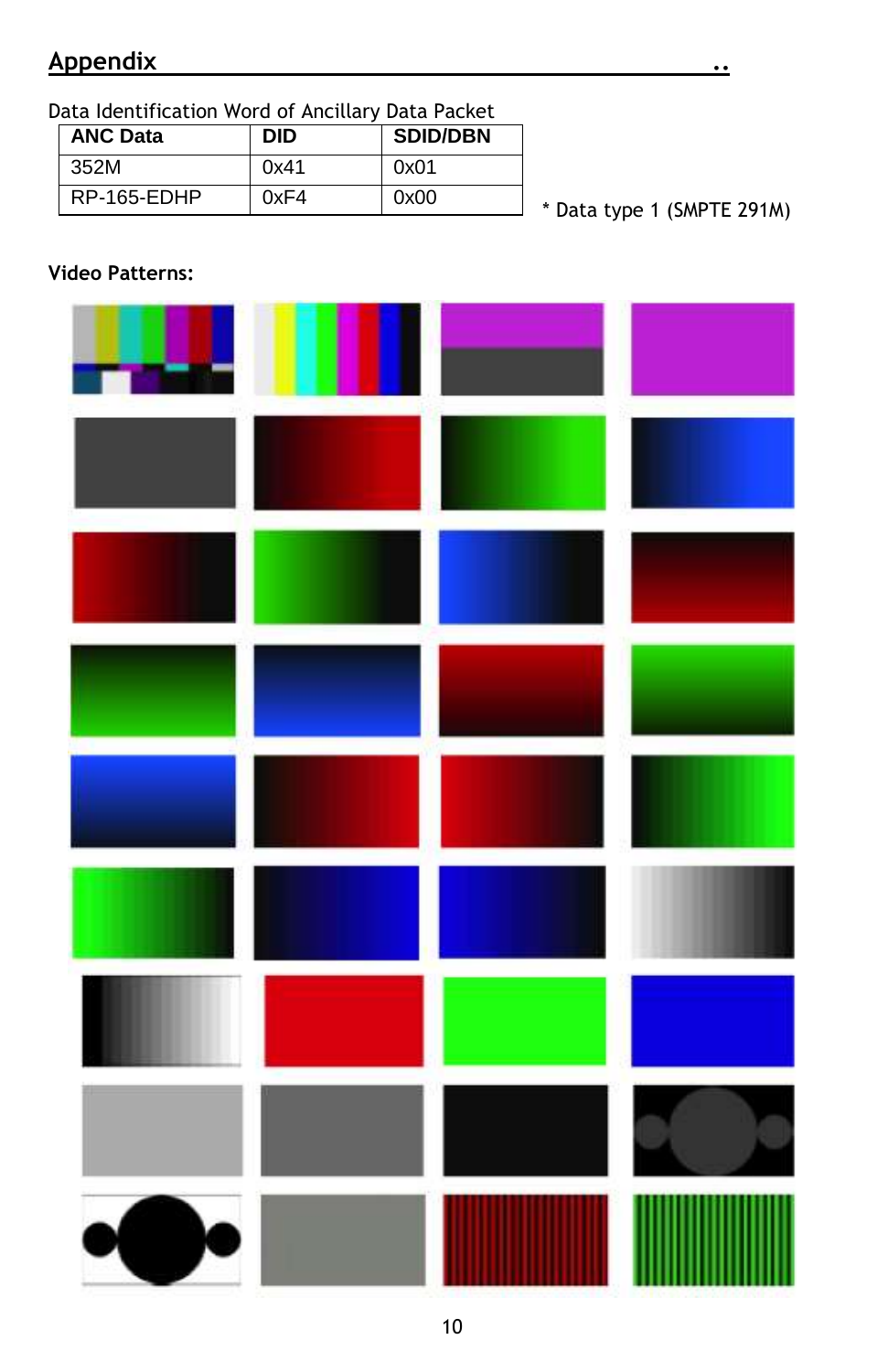

## **Limited Warranty ..**

## **LIMITED ONE (1) YEAR WARRANTY AND EXCLUSIONS**

Manufacturer warrants to the original consumer purchaser and not for the benefit of anyone else that this product at the time of its sale by Manufacturer is free of defects in materials and workmanship under normal and proper use for one (1) year from the purchase date. Manufacturer's only obligation is to correct such defects by repair or replacement, at its option, if within such one (1) year period the product is returned prepaid, with proof of purchase date, and a description of the problem. This warrant excludes and there is disclaimed liability for labor for removal of this product or reinstallation. **This warranty is voided if this product is installed improperly or in an improper environment, overloaded, misused, opened, abused, or altered in any manner, or is not used under normal operating conditions or not in accordance with any labels or instructions. There are no other implied warranties of any kind, including merchantability and fitness or a particular purpose**, but if any implied warranty is required by the applicable jurisdiction, the duration of any such implied warrant, including merchantability and fitness of or a particular purpose, is limited to one (1) year. **Manufacturer is not liable for incidental, indirect, special, or consequential damages, including without limitation, damage to, or loss of use of, any equipment, loss sales or profits or delay or failure to perform this warranty obligation.** The remedies, provided therein are the exclusive remedies under this warranty, whether based on contract, tort or otherwise.